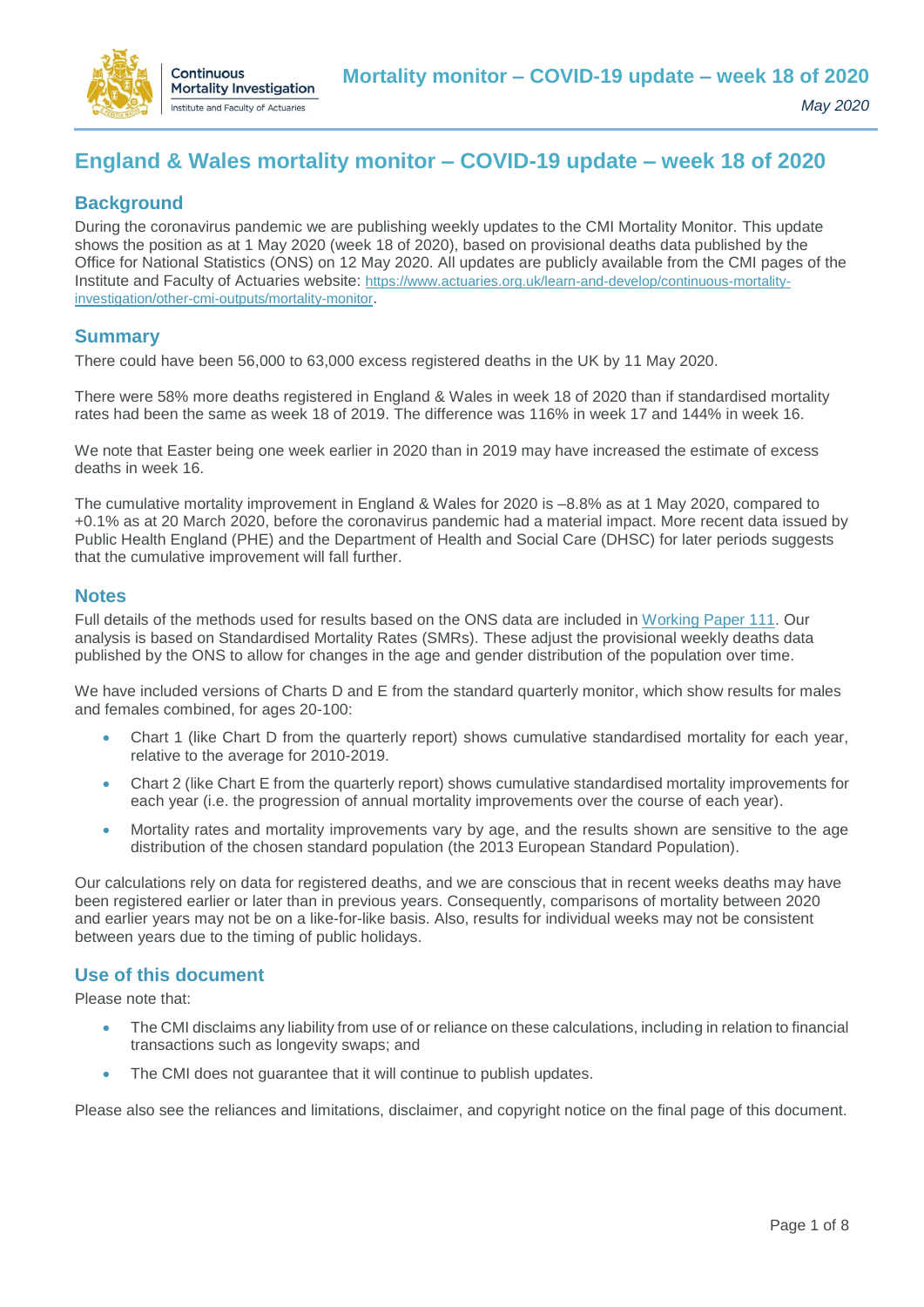

# **TAS compliance**

This paper is intended to analyse recent mortality in England & Wales. It complies with the principles in the Financial Reporting Council's Technical Actuarial Standard "TAS 100: Principles for Technical Actuarial Work". Any person using this paper should exercise judgement over its suitability and relevance for their purpose.

# **Results**

Chart 1 shows cumulative standardised mortality rates compared to the 2010-2019 average. Cumulative mortality to 1 May 2020 (week 18 of 2020) is 5.7% above the 2010-19 average. This is higher than cumulative mortality to week 17 in any year since 2005. It was 1.9% below the 2010-19 average at week 12, before the coronavirus pandemic had a material impact.



**Chart 1: Cumulative standardised mortality rate compared to the 2010-2019 average**

Chart 2 shows the cumulative annual standardised mortality improvement for 2020 and for the previous ten years. Note that Chart 2 shows cumulative improvements, so a higher value represents a higher improvement and lower mortality; whereas in Chart 1 a higher value represents higher mortality.

The cumulative mortality improvement is –8.8% as at 1 May 2020 (week 18 of 2020), compared to +0.1% as at week 12, before the coronavirus pandemic had a material impact, and −7.4% as at week 17.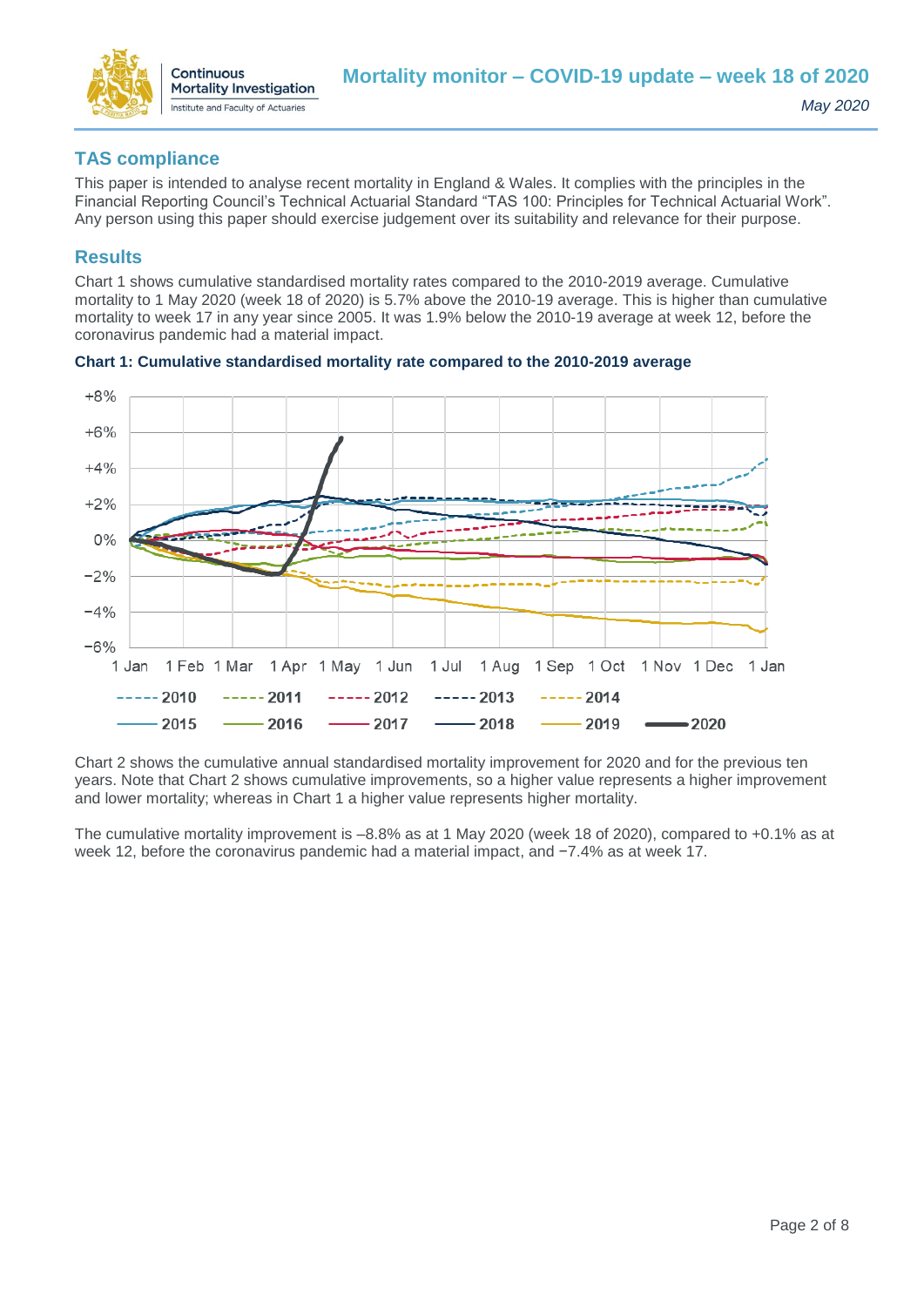



#### **Chart 2: Cumulative annual standardised mortality improvement**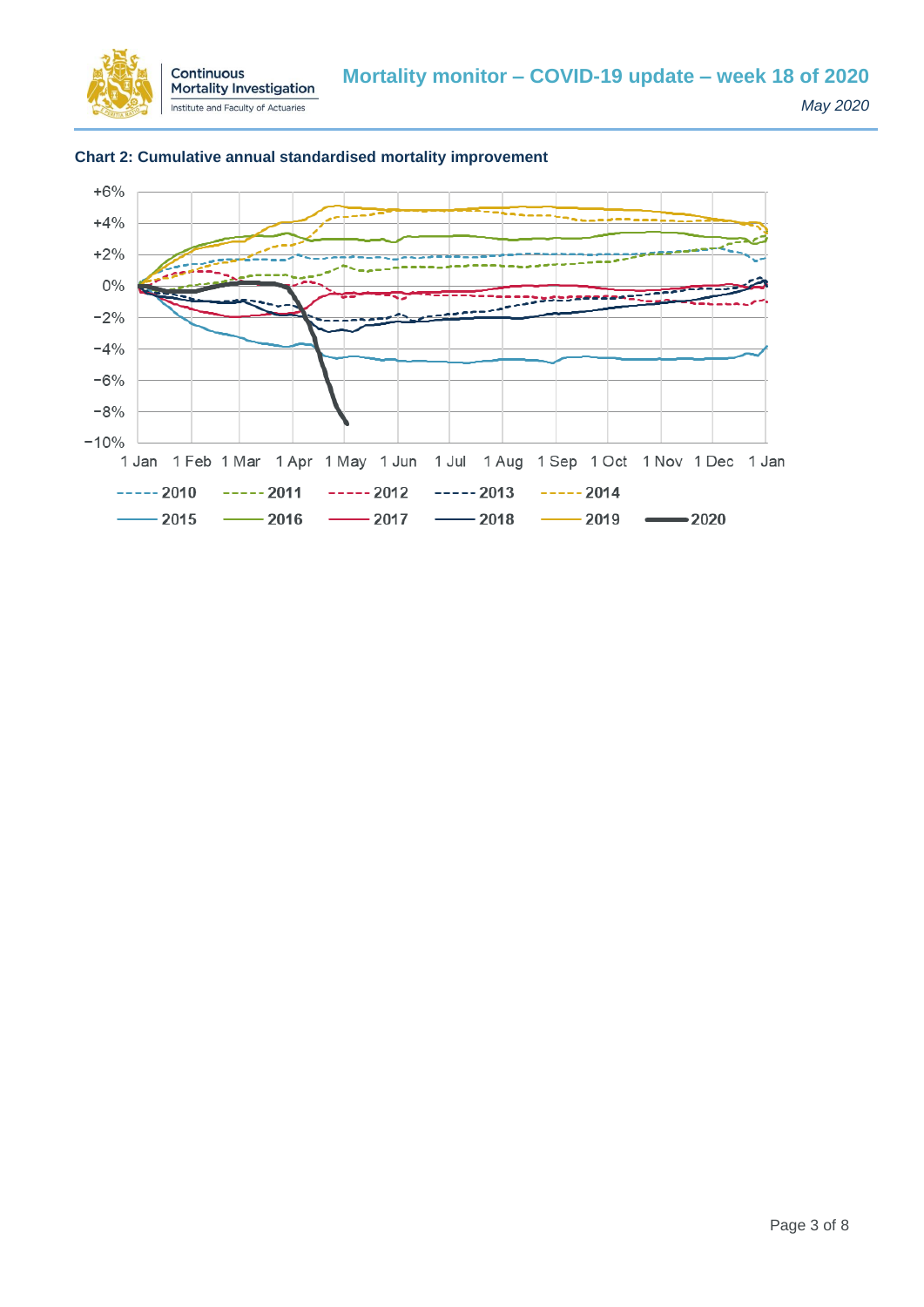

 $\overline{a}$ 

### **Impact of coronavirus on total deaths**

The ONS data shows 6,035 deaths registered in week 18 "where COVID-19 was mentioned on the death certificate". The overall impact of the coronavirus pandemic on total deaths may be different:

- There may have been some deaths that were wholly or partially due to COVID-19 but where COVID-19 was not mentioned on the death certificate.
- Some deaths from other causes may have been indirectly linked to COVID-19; for example, if pressure on medical resources caused deaths that would not have occurred in the absence of the coronavirus.
- Some deaths where COVID-19 was mentioned on the death certificate may not be "excess" deaths, as the deceased might have died from another cause in the same period, in the absence of the coronavirus.
- There may have been indirect impacts on deaths due to restrictions on movement due to the coronavirus; for example, changes in traffic, pollution and mental health.

To consider the possible impact of the pandemic on total deaths, we have estimated the number of deaths that we would have seen in week 18 of 2020 if the SMRs for each gender and age-group had been the same in week 18 of 2020 as in week 18 of 2019. As mortality in the first 12 weeks of 2019 and 2020 was similar, as seen in Charts 1 and 2, this gives a broad indication of "expected" mortality in the absence of the coronavirus pandemic<sup>1</sup>. We can then subtract the expected deaths from actual deaths to estimate the "excess" deaths that, in the absence of other likely causes, may be attributable to the pandemic.

We have not made any adjustment for differences in the timing of public holidays in 2019 and 2020. We note that Easter was one week earlier in 2020 than in 2019 and the Coronavirus Act 2020 allowed register offices to remain open over Easter this year. These affect the estimates of excess deaths, and are likely to have reduced the estimated excess in week 15 and increased it in week 16. While differences in the timing of public holidays may affect results for individual weeks, positive and negative impacts for different weeks should cancel out over time in cumulative results.

| Deaths in week 18 of 2020<br><b>Description</b>                         |             |               |              |  |
|-------------------------------------------------------------------------|-------------|---------------|--------------|--|
|                                                                         | <b>Male</b> | <b>Female</b> | <b>Total</b> |  |
| "Expected" registered deaths, if SMRs were the same in 2019 and 2020    | 5,700       | 5,666         | 11,366       |  |
| Actual registered deaths, from all causes                               | 8,857       | 9,096         | 17,953       |  |
| "Excess" registered deaths (expected minus actual)                      | 3,157       | 3,430         | 6,587        |  |
| Registered deaths where COVID-19 was mentioned on the death certificate | 3.154       | 2,881         | 6,035        |  |
| Excess as a proportion of expected                                      | 55%         | 61%           | 58%          |  |
| Excess as a proportion of where COVID-19 was on the death certificate   | 100%        | 119%          | 109%         |  |

#### **Table 1: Comparison of COVID-19 deaths and "excess" deaths**

<sup>1</sup> Our calculation of excess deaths depends on the historical period that we use to estimate expected deaths. If we had used the average standardised mortality rates for 2015-19 rather than only 2019 to calculate expected deaths, without allowing for mortality improvements, then this would have increased the excess deaths by 947 in week 18, and reduced the cumulative excess at week 18 (shown in Chart 4) from 46,898 to 43,433, a difference of 7%. We reiterate our preference for using 2019 to estimate expected deaths in the absence of a pandemic, as 2019 and 2020 had similar mortality experience for weeks 1 to 12.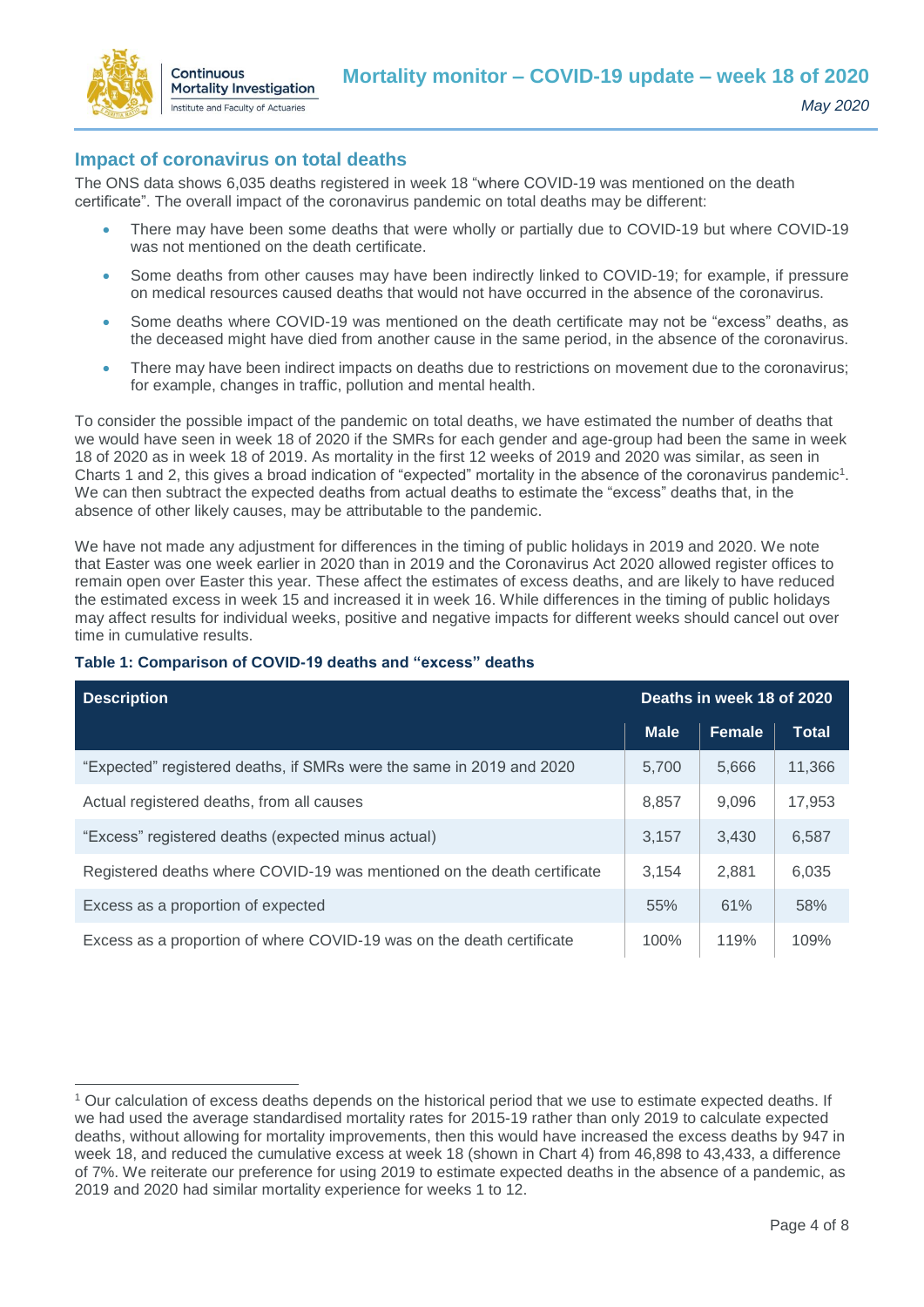

Table 1 shows that:

- Actual deaths in week 18 are 58% higher than expected: 55% higher than expected for males and 61% higher for females, compared to 119% for males, 112% for females, and 116% overall in week 17.
- The 6,587 "excess" deaths in week 18 are 9% higher than the 6,035 registered deaths reported by the ONS where COVID-19 was mentioned on the death certificate. The corresponding figures for earlier weeks were 43% for week 17 and 51% for week 16.

Chart 3 compares "excess" registered deaths and registered deaths where COVID-19 was mentioned on the death certificate in each week since week 13. While there were some deaths in weeks 11 and 12 where COVID-19 was mentioned on the death certificate, the level of excess deaths is small compared to typical weekly volatility in deaths, so cannot be reliably estimated. Chart 4 is similar, but plots the cumulative numbers of deaths, since week 13.

#### **Chart 3: Comparison of deaths registered in each week (see text for details)**





Table 2 is similar to Table 1 but shows variations by age band. The ratios of excess to expected deaths are broadly similar for males and females, and the highest ratios of excess to expected deaths are for the 85+ age bands, for both males and females. The age and gender profiles of excess deaths appear broadly consistent with what has been reported for COVID-19 elsewhere. (We do not show results for ages below 45 as the relatively low numbers of deaths at those ages means that estimates of expected deaths would be unreliable.)

|  |  | Table 2: Comparison of actual, expected and excess registered deaths by age-band in week 18 of 2020 |
|--|--|-----------------------------------------------------------------------------------------------------|
|  |  |                                                                                                     |

|                            | <b>Male</b> |       |       |       | <b>Female</b> |       |       |       |
|----------------------------|-------------|-------|-------|-------|---------------|-------|-------|-------|
|                            |             |       |       |       |               |       |       |       |
|                            | 45-64       | 65-74 | 75-84 | $85+$ | 45-64         | 65-74 | 75-84 | $85+$ |
| "Expected"                 | 833         | 1,101 | 1,755 | 1,764 | 521           | 790   | 1,529 | 2,712 |
| Actual                     | 1,183       | 1,571 | 2,760 | 3,095 | 714           | 1,030 | 2,382 | 4,814 |
| "Excess"                   | 350         | 470   | 1,005 | 1,331 | 193           | 240   | 853   | 2,102 |
| Excess divided by expected | 42%         | 43%   | 57%   | 75%   | 37%           | 30%   | 56%   | 78%   |

Charts 5 and 6 show the weekly progression of the "excess divided by expected" ratios from Table 2, for males and females respectively. This ratio has tended to be higher for older age bands throughout the pandemic.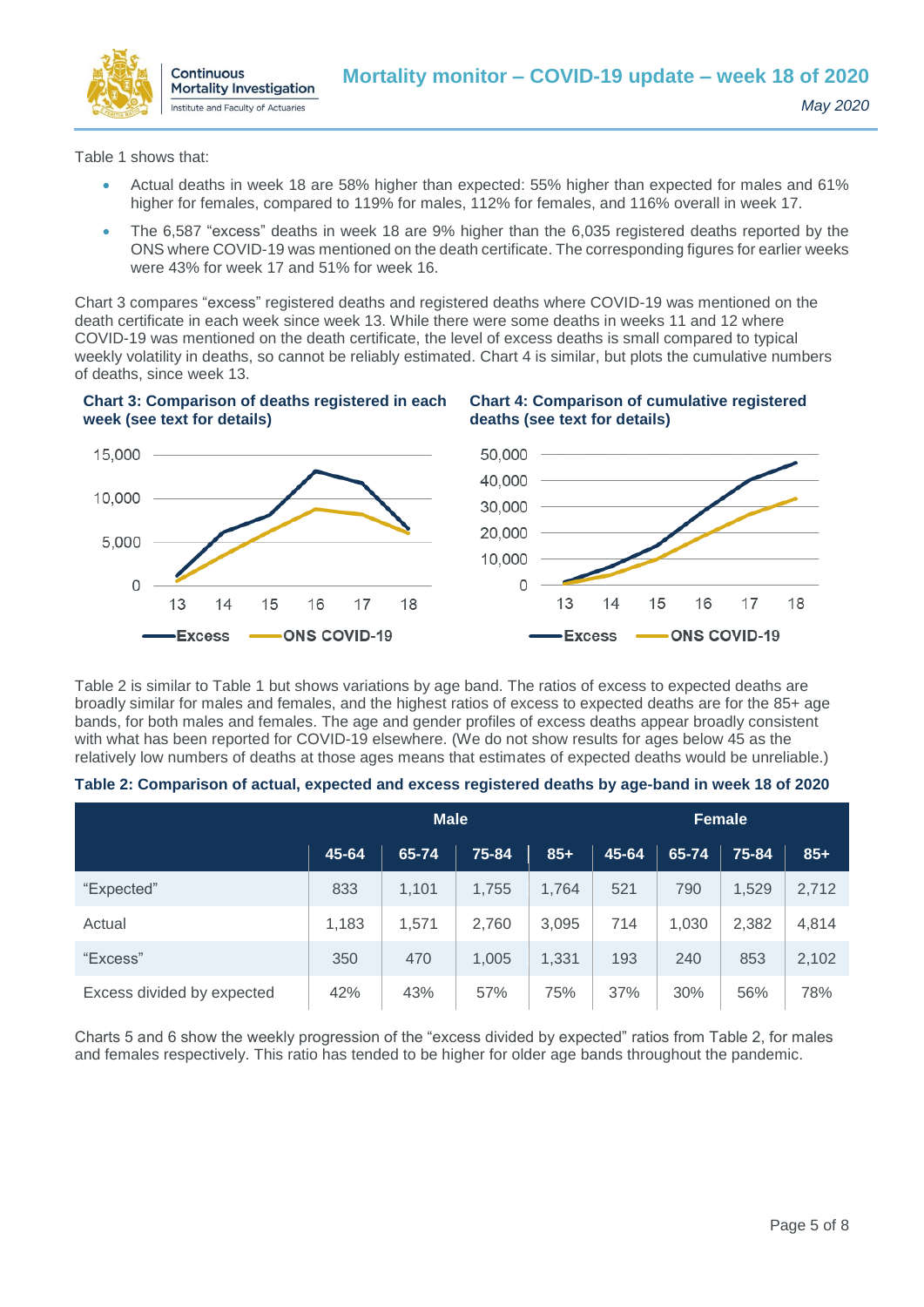

**Chart 5: Excess as a proportion of expected in each week – males (see text for details)**





#### **Deaths not reported yet**

We intend to publish weekly updates to the mortality monitor during the coronavirus pandemic. The results in this update use ONS data on registered deaths to 1 May 2020, but Public Health England (PHE), for England, and the Department of Health and Social Care (DHSC), for the devolved administrations of Northern Ireland, Scotland and Wales, publish daily information on deaths of people who have had a positive test result for the coronavirus confirmed by a Public Health or NHS laboratory. We refer to this data as just "PHE data" in this report for brevity.

Note that PHE has changed the way that it reports COVID-19 data. The PHE data used in this section of the week 14 to week 16 updates of the mortality monitor was only for deaths of those hospitalised who tested positive for the coronavirus. The week 17 update and this update allow for the revised PHE figures, and are not limited to hospitalised cases.

The PHE figures are not directly comparable to the ONS figures, and could be higher or lower for any given week. That is because, although the PHE definition for COVID-19 deaths is narrower than the ONS definition (as it is limited to those who have tested positive for the coronavirus), PHE may report on deaths before they have been registered.

Table 3 compares the PHE figures reported during weeks 14 to 18 to our estimates of excess mortality, from all causes, in those weeks. It shows that the relationship between the PHE and CMI figures varies significantly between weeks. This may be due to the timing of public holidays affecting the CMI figures based on registered deaths more than the PHE figure for reported deaths.

The table also shows the PHE figures for earlier and later periods; our assumptions for the relationship between the PHE and CMI excess figures in those periods; and our resulting estimates of excess registered deaths, in the final column. The ranges of estimated excess registered deaths reflect variations in the ratio between the PHE and CMI excess figures in weeks 14 to 18. It is possible that excess deaths could be outside the range shown if that ratio moves outside its historical range.

The PHE figures are those issued on 11 May 2020, for deaths in England & Wales reported by 5pm on 10 May 2020.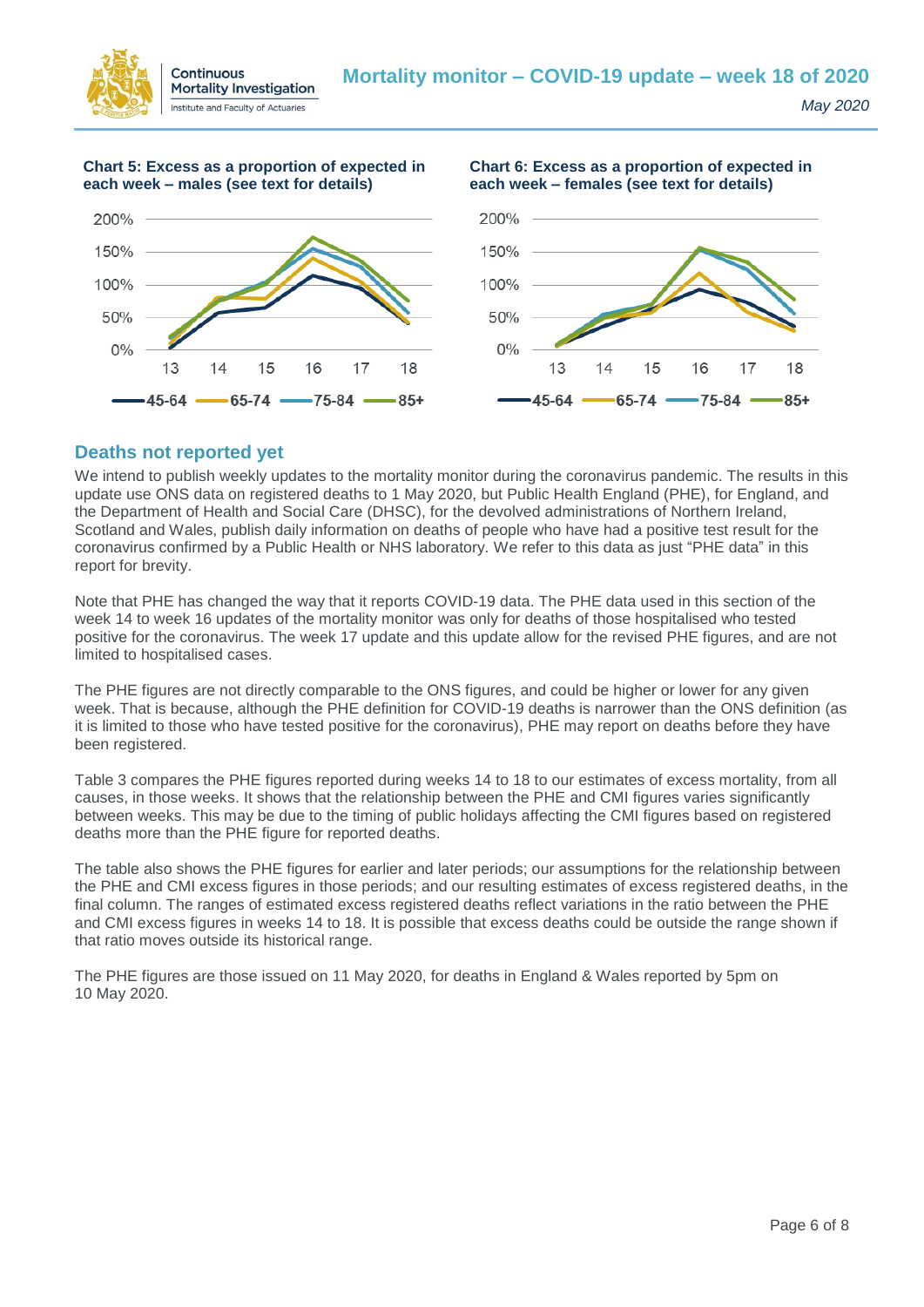

| <b>Period</b>                     | <b>PHE</b><br>reported <sup>2</sup> | <b>CMI</b><br><b>excess</b> | <b>Actual</b><br>$CMI \div PHE$ | <b>Assumed</b><br>$CMI \div PHE$ | <b>Estimated</b><br><b>Excess</b> |
|-----------------------------------|-------------------------------------|-----------------------------|---------------------------------|----------------------------------|-----------------------------------|
| Later (2 - 11 May 2020)           | 4,085                               | n/a                         | n/a                             | 1.36-2.31                        | $5,561 - 9,439$                   |
| Week 18 (25 April - 1 May 2020)   | 4,279                               | 6,587                       | 1.54                            | n/a                              | 6,587                             |
| Week 17 (18 - 24 April 2020)      | 5.467                               | 11,794                      | 2.16                            | n/a                              | 11,794                            |
| Week 16 (11 - 17 April 2020)      | 5,711                               | 13,197                      | 2.31                            | n/a                              | 13,197                            |
| Week 15 (4 - 10 April 2020)       | 5.932                               | 8,076                       | 1.36                            | n/a                              | 8,076                             |
| Week 14 (28 March - 3 April 2020) | 3,173                               | 6,112                       | 1.93                            | n/a                              | 6,112                             |
| Earlier (to 27 March 2020)        | 1,126                               | n/a                         | n/a                             | 1.36-2.31                        | $1,533 - 2,602$                   |
| <b>TOTAL</b>                      | 29,773                              | n/a                         | n/a                             | n/a                              | 52,861 - 57,808                   |

#### **Table 3: Comparison of PHE's reported COVID-19 deaths with CMI's estimate of excess deaths**

Our analysis suggests that:

- there could have been in the range of 52,000 to 58,000 cumulative excess registered deaths in England & Wales by 11 May 2020; and
- applying the same method to the PHE figure for UK deaths suggests 56,000 to 63,000 excess registered deaths in the UK.

These calculations are sensitive to the assumed relationship between the PHE and CMI figures, particularly for the "later" period in Table 3. The calculations do not allow for deaths that may have occurred by 11 May 2020 but were not reported by then.

#### **Data sources**

 $\overline{a}$ 

The ONS provisional weekly deaths are available from: [https://www.ons.gov.uk/peoplepopulationandcommunity/birthsdeathsandmarriages/deaths/datasets/weeklyprovis](https://www.ons.gov.uk/peoplepopulationandcommunity/birthsdeathsandmarriages/deaths/datasets/weeklyprovisionalfiguresondeathsregisteredinenglandandwales) [ionalfiguresondeathsregisteredinenglandandwales](https://www.ons.gov.uk/peoplepopulationandcommunity/birthsdeathsandmarriages/deaths/datasets/weeklyprovisionalfiguresondeathsregisteredinenglandandwales)

The PHE figures are available from: <https://coronavirus.data.gov.uk/>

<sup>&</sup>lt;sup>2</sup> Figures in the week 17 update reflect the revision made by PHE to include deaths outside of a hospital setting. [https://assets.publishing.service.gov.uk/government/uploads/system/uploads/attachment\\_data/file/882565/Techn](https://assets.publishing.service.gov.uk/government/uploads/system/uploads/attachment_data/file/882565/Technical_Summary_PHE_Data_Series_COVID-19_Deaths_20200429.pdf) ical Summary PHE\_Data\_Series\_COVID-19\_Deaths\_20200429.pdf